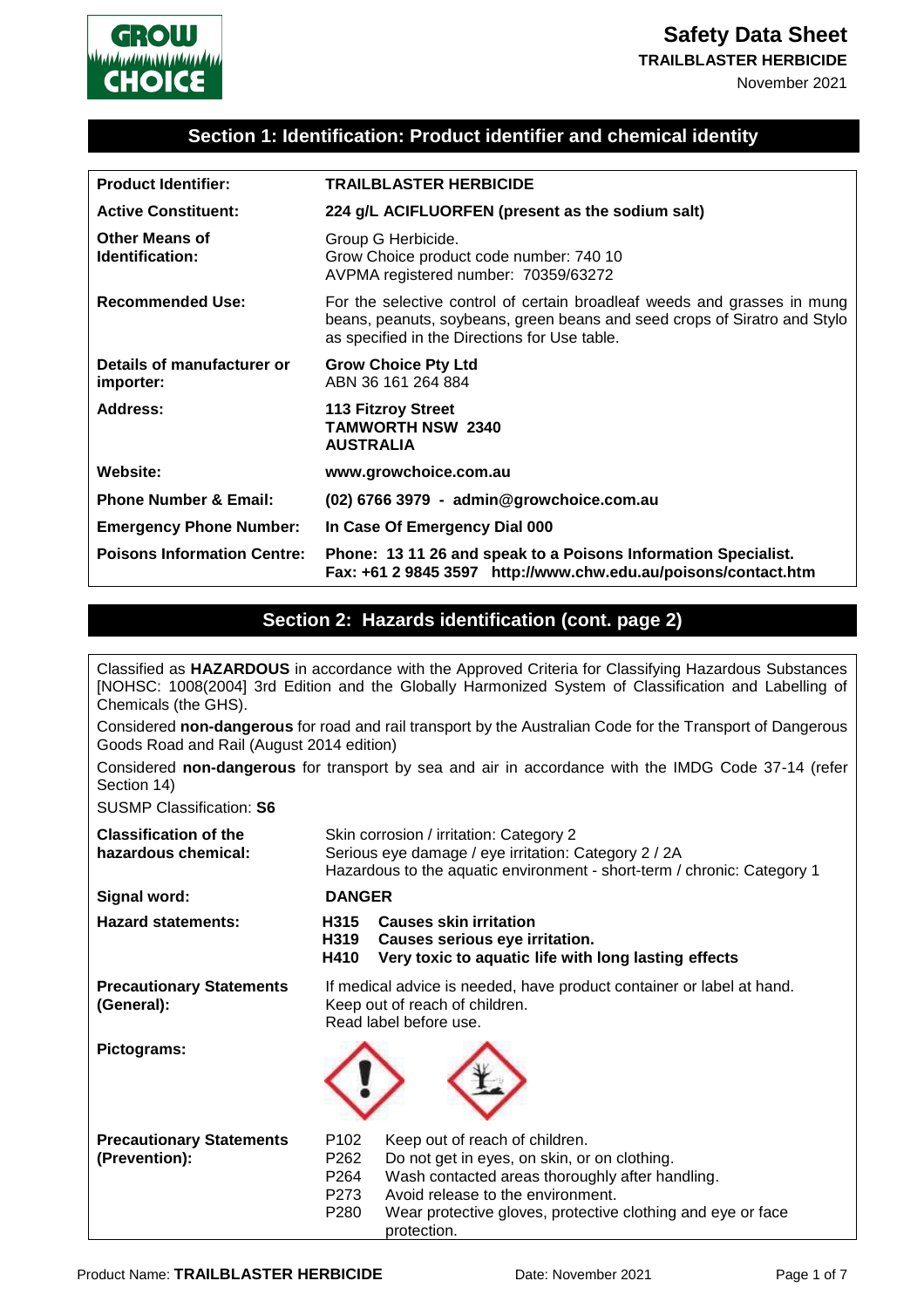|                                                | P362<br>P302+P352                                                                             | Take off contaminated clothing and wash before reuse<br>P301+P330+P331 IF SWALLOWED: Rinse mouth. Do NOT induce vomiting<br>IF ON SKIN: Wash with plenty of soap and water.<br>P305+P351+P338 IF IN EYES: Rinse cautiously with water for several<br>minutes. Remove contact lenses, present and easy to do.<br>Continue rinsing. |
|------------------------------------------------|-----------------------------------------------------------------------------------------------|-----------------------------------------------------------------------------------------------------------------------------------------------------------------------------------------------------------------------------------------------------------------------------------------------------------------------------------|
|                                                | P332+P313                                                                                     | If skin irritation occurs: Get medical advice.                                                                                                                                                                                                                                                                                    |
|                                                | P337+P313                                                                                     | If eye irritation persists: Get medical advice.                                                                                                                                                                                                                                                                                   |
|                                                | P370+P378                                                                                     | Not combustible. Use extinguishing media suited to burning<br>materials.                                                                                                                                                                                                                                                          |
|                                                | P391                                                                                          | Collect spillage.                                                                                                                                                                                                                                                                                                                 |
| <b>Precautionary Statements</b>                | P402+p404                                                                                     | Store in a dry place. Store in a closed container.                                                                                                                                                                                                                                                                                |
| (Storage):                                     | P403+P235+P233 Store in a well-ventilated place. Keep cool. Keep<br>container tightly closed. |                                                                                                                                                                                                                                                                                                                                   |
|                                                | P405                                                                                          | Store locked up.                                                                                                                                                                                                                                                                                                                  |
|                                                | P410                                                                                          | Protect from sunlight.                                                                                                                                                                                                                                                                                                            |
| <b>Precautionary Statements</b><br>(Disposal): | P <sub>501</sub>                                                                              | Dispose of contents and container in accordance with local,<br>regional andnational regulations.                                                                                                                                                                                                                                  |
| <b>Other Information:</b>                      | Poisons Schedule S6                                                                           |                                                                                                                                                                                                                                                                                                                                   |

# **Section 3: Composition and information on ingredients**

| Chemical ingredients: CAS number and other unique identifiers: Concentration of ingredients |                 |                   |
|---------------------------------------------------------------------------------------------|-----------------|-------------------|
| Component                                                                                   | <b>CAS No</b>   | <b>Proportion</b> |
| Acifluorfen as the sodium salt                                                              | 62476-59-9      | 224 g/L           |
| Other ingredients, including water                                                          | (non-hazardous) | <b>Balance</b>    |

### **Section 4: First aid measures**

| <b>Information Centre.</b> | In Case Of Emergency Dial 000 and/or Poisons Information Centre: Phone: 13 11 26 and speak to a<br>Poisons Information Specialist. Take this SDS and or DFU/Label with you or when calling the Poisons                                                                |
|----------------------------|-----------------------------------------------------------------------------------------------------------------------------------------------------------------------------------------------------------------------------------------------------------------------|
| <b>General Advice:</b>     | Those who offer First Aid should pay attention to self-protection and use<br>the recommended protective clothing (chemical resistant gloves, splash<br>protection). If potential for exposure exists refer to Section8 for specific<br>personal protective equipment. |
|                            | If Inhaled:                                                                                                                                                                                                                                                           |
|                            | Move affected person to fresh air and keep at rest until recovered. Seek<br>medical attention if condition becomes worse after thirty minutes.                                                                                                                        |
|                            | <b>Skin Contact:</b>                                                                                                                                                                                                                                                  |
|                            | Remove contaminated clothing and wash affected areas thoroughly with<br>soap and water for at least ten minutes. If irritation develops, seek medical<br>attention. Wash contaminated clothing before reuse.                                                          |
|                            | <b>Eye Contact:</b>                                                                                                                                                                                                                                                   |
|                            | If product gets in eyes, wash it out immediately with water for at least<br>15 minutes. Seek medical attention immediately. Take special care if<br>exposed person is wearing contact lenses.                                                                         |
|                            | Ingestion:                                                                                                                                                                                                                                                            |
|                            | If swallowed, do NOT induce vomiting. Wash mouth with water and contact<br>a Poisons Information Centre, or call a doctor.                                                                                                                                            |
| <b>Note to Physician:</b>  | Probable mucosal damage may contraindicate the use of gastric lavage.                                                                                                                                                                                                 |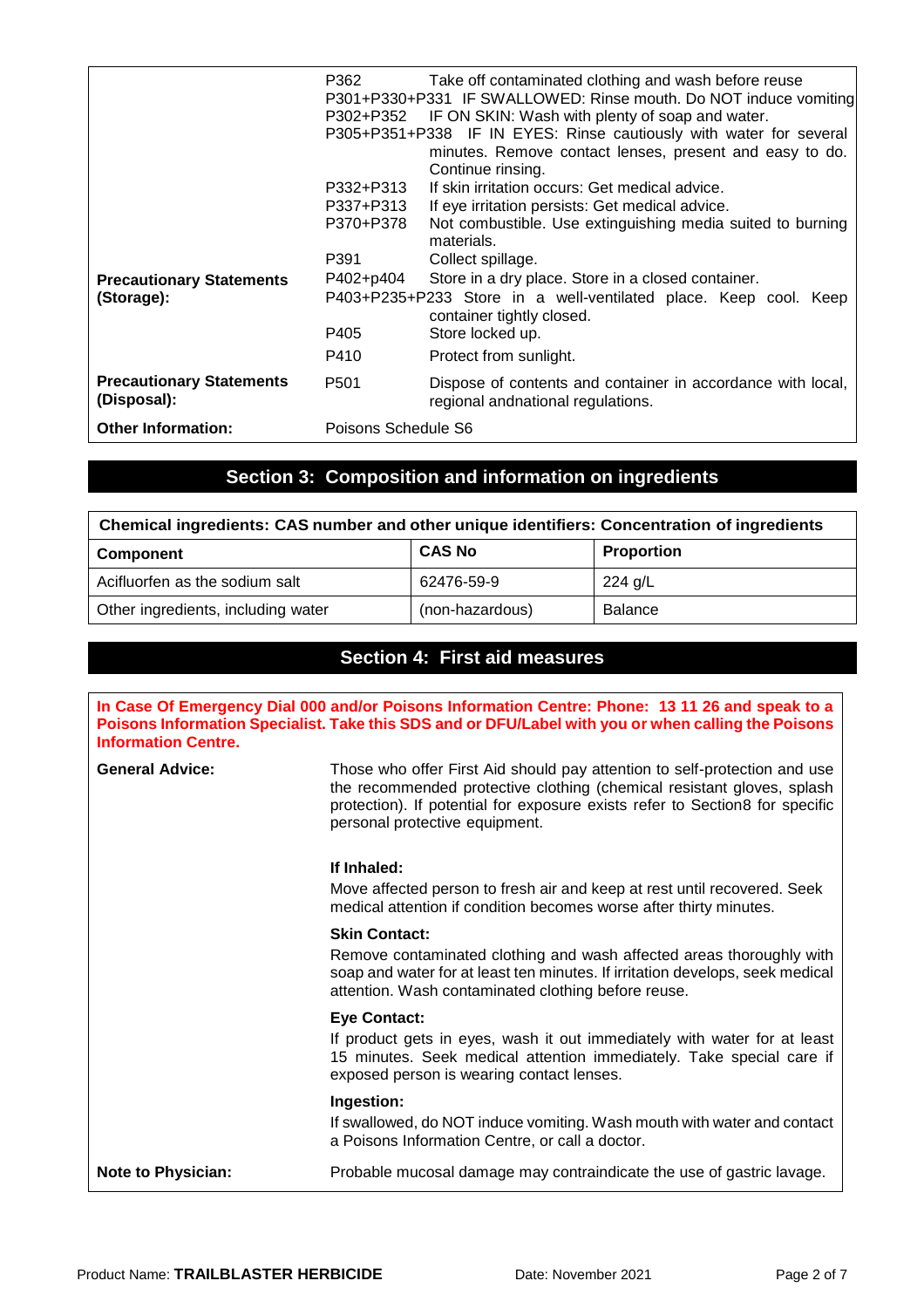# **Section 5: Fire fighting measures**

| <b>Suitable Extinguishing</b><br>Equipment:                                         | Not combustible. Use extinguishing media suited to burning materials.                                                                                                                                                                                                                                                                                                                                                                                                                                                               |
|-------------------------------------------------------------------------------------|-------------------------------------------------------------------------------------------------------------------------------------------------------------------------------------------------------------------------------------------------------------------------------------------------------------------------------------------------------------------------------------------------------------------------------------------------------------------------------------------------------------------------------------|
| Specific hazards from<br>arising from the chemical:                                 | The major hazard in fires is usually inhalation of heated and toxic or oxygen<br>deficient (or both), fire gases. There is no risk of an explosion from this product<br>under normal circumstances if it is involved in a fire. Only small quantities of<br>decomposition products are expected from this product at temperatures<br>normally achieved in a fire. This will only occur after heating to dryness.<br>Fire decomposition products from this product may be toxic if inhaled. Take<br>appropriate protective measures. |
| <b>Special Protective</b><br><b>Equipment and Precautions</b><br>for Fire Fighters: | Fire fighters should wear full protective gear, including self-contained breathing<br>apparatus (AS/NZS 1715/1716). Keep unnecessary people away. If it can be<br>done safely, remove intact containers from the fire. Otherwise, use water spray<br>to cool them. Bund area with sand or earth to prevent contamination of drains<br>or waterways. Dispose of fire control water or other extinguishing agent and<br>spillage safely later.                                                                                        |

# **Section 6: Accidental release measures**

| <b>Personal precautions,</b><br>protective equipment and<br>emergency procedures: | In case of spillage it is important to take all steps necessary to:<br>Avoid contact with the spilled material or contaminated surfaces. Extinguish<br>or remove any sources of ignition. When dealing with spills do not eat, drink<br>or smoke and wear protective clothing and equipment. Keep people and<br>animals away. Prevent spilled material from entering drains or watercourses.          |
|-----------------------------------------------------------------------------------|-------------------------------------------------------------------------------------------------------------------------------------------------------------------------------------------------------------------------------------------------------------------------------------------------------------------------------------------------------------------------------------------------------|
| <b>Environmental precautions:</b>                                                 | Do not allow to get into surface water, drains and ground water. If the product<br>contaminates rivers and lakes or drains inform respective authorities.<br>Reposition any leaking containers so as to minimise leakage. Dam and<br>absorb spill with an absorbent material (eg sand or soil). Shovel the absorbed<br>spill into drums.                                                              |
| <b>Methods for containment</b><br>and cleaning up:                                | Contain spill and absorb with earth, sand, clay, or other absorbent material.<br>Collect and store in properly labelled, sealed drums for safe disposal. Deal<br>with all spillages immediately). Clean contaminated floors and objects<br>thoroughly, observing environmental regulations If contamination of drains,<br>streams, watercourses, etc. is unavoidable, warn the local water authority. |
| <b>Reference to other sections:</b>                                               | Information regarding safe handling see section 7.<br>Information regarding personal protective equipment see section 8.<br>Information regarding waste disposal, see section 13.                                                                                                                                                                                                                     |

# **Section 7: Handling and storage**

| <b>Precautions for safe</b><br>handling:                     | Safe work practices are recommended. Avoid contact with eyes and skin.<br>When opening the container and preparing spray wear appropriate PPE<br>(refer Section 8). Do not spray under high wind conditions.                                                                                                                                                                                                                                       |
|--------------------------------------------------------------|----------------------------------------------------------------------------------------------------------------------------------------------------------------------------------------------------------------------------------------------------------------------------------------------------------------------------------------------------------------------------------------------------------------------------------------------------|
|                                                              | Hygiene measures:<br>When using products, do not eat, drink or smoke.<br>Contaminated work clothing should not be allowed out of the workplace.<br>Wash hands thoroughly with soap and water after use and before eating,<br>drinking, smoking/using tobacco, chewing gum, using the toilet or applying<br>cosmetics.<br>After each day's use, wash gloves, face shield or goggles and contaminated<br>clothing. Avoid contact with eyes and skin. |
| Conditions for safe storage,<br>including incompatibilities: | Keep out of reach of children, unauthorised persons and animals.<br>Store in tightly sealed original containers in a dry secure place away from<br>fertilizers, feed and food.<br>Store out of direct sunlight and extreme temperature.<br>Always read the label and any attached leaflet before use.                                                                                                                                              |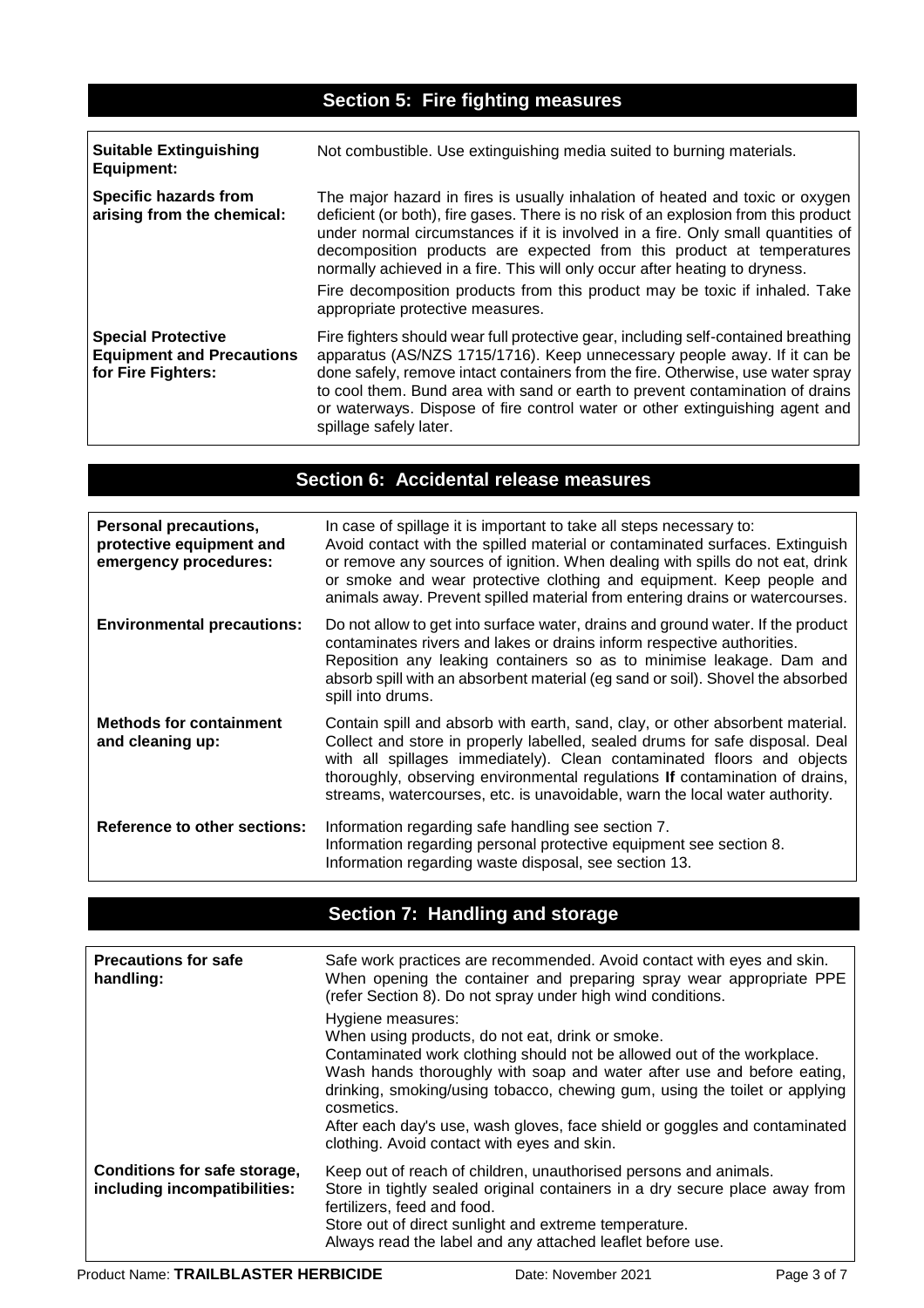### **Section 8: Exposure controls and personal protection**

| <b>Appropriate engineering</b><br>controls:         | Exposure limits have not been established by SWA for any of the significant<br>ingredients in this product. No special requirements. Product is used<br>outdoors. Control process conditions to avoid contact. Use only in well-<br>ventilated areas. If necessary, use local exhaust ventilation to keep airborne<br>concentration below the exposure limits.                                                                                                                                                                                              |  |
|-----------------------------------------------------|-------------------------------------------------------------------------------------------------------------------------------------------------------------------------------------------------------------------------------------------------------------------------------------------------------------------------------------------------------------------------------------------------------------------------------------------------------------------------------------------------------------------------------------------------------------|--|
| <b>Personal protective</b><br>equipment (PPE):      | When opening the container, preparing the spray wear cotton overalls<br>buttoned to the neck and wrist and a washable hat, elbow length PVC<br>chemical resistant and face shield or goggles.<br>When using the prepared spray, wear cotton overalls buttoned to the neck<br>and wrist and a washable hat and optional once chemical is prepared for use,<br>elbow length PVC chemical resistant and face shield or goggles if protected<br>from spray drift/contamination.                                                                                 |  |
|                                                     | Face and Eye Protection: Face shield or goggles.<br>Clothing: Cotton overalls buttoned to the neck and wrist (or equivalent<br>clothing) and a washable hat.<br>Gloves: Elbow-length chemical resistant PVC gloves.<br>Respiratory: If airborne, concentrations are likely to exceed the exposure<br>standards above or if exposed to dust, an AS/NZS 1715/1716 approved<br>respirator should be worn.                                                                                                                                                      |  |
|                                                     | Recommended to use Australian and New Zealand Standard PPE:<br>Overalls:<br>AS 3765, Clothing for protection against Hazardous chemicals<br>AS/NZS 2161, Industrial safety gloves and mittens (not<br>Gloves:<br>electrical and medical gloves)<br>Goggles and face shield: AS/NZS 1337, Eye protectors for industrial<br>applications.<br>AS/NZS 2210, Occupational protective footwear<br>Footwear:<br>Respirators: AS NZS 1715 Selection, Use and Maintenance of Respiratory<br><b>Protective Devices</b><br>AS/NZS 1716, Respiratory Protective Devices |  |
| <b>Requirements concerning</b><br>special training: | Check State and/or Territory regulations that require people who use<br>pesticides in their job or business to have adequate training in the application<br>of the materials.                                                                                                                                                                                                                                                                                                                                                                               |  |

# **Section 9: Physical and chemical properties**

| Appearance:                       | Clear yellow to red liquid | <b>Boiling Point:</b>    | Approximately 100°C at 100kPa              |
|-----------------------------------|----------------------------|--------------------------|--------------------------------------------|
| Odour:                            | Sweet odour                | pH:                      | 1.18 at $20^{\circ}$ c                     |
| <b>Freezing/Melting Point:</b>    | Below 0°C                  | <b>Volatiles:</b>        | Water component                            |
| <b>Specific Gravity:</b>          | No information available   | <b>Evaporation Rate:</b> | As for water                               |
| <b>Volatility:</b>                | No information available   | Solubility in water:     | Completely soluble in water                |
| <b>Odour Threshold:</b>           | No information available   | <b>Vapour Density:</b>   | As for water                               |
| Co-eff Oil/water<br>distribution: | No information available   | Vapour Pressure:         | 2.37 kPa at 20°C (water vapour<br>pressure |
| <b>Evaporation Rate:</b>          | As for water               | Auto ignition temp:      | Not applicable - does not burn             |

# **Section 10: Stability and reactivity (cont. page 5)**

| <b>Possibility of hazardous</b><br>reactions: | Hazardous polymerisation will not occur.                          |
|-----------------------------------------------|-------------------------------------------------------------------|
| <b>Chemical Stability:</b>                    | Stable at ambient temperature and under normal conditions of use. |
| <b>Conditions to avoid:</b>                   | Direct sunlight.                                                  |
| <b>Incompatible Materials:</b>                | Bases, Oxidising Agents.                                          |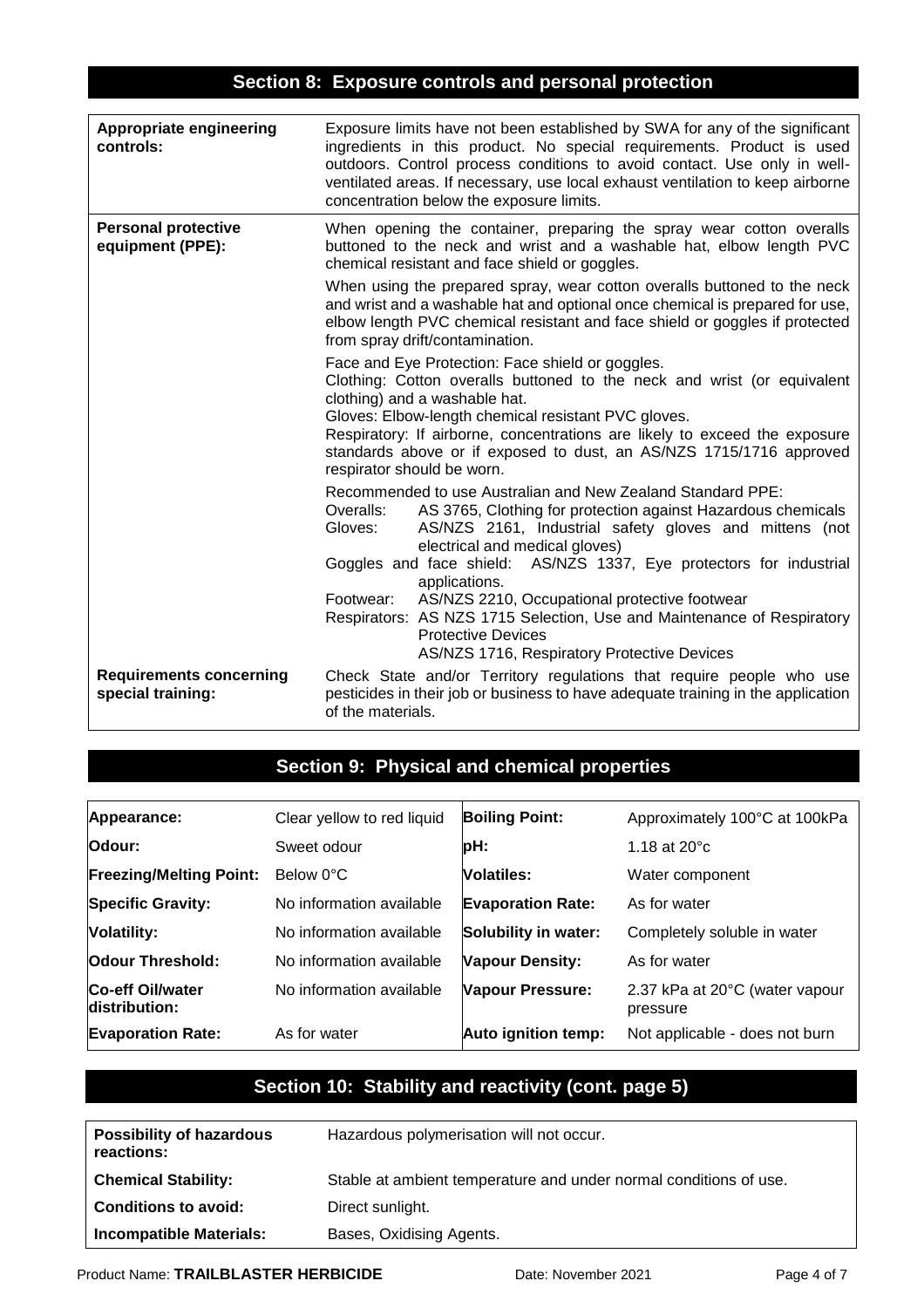Only small quantities of decomposition products are expected from this product at temperatures normally achieved in a fire. This will only occur after heating to dryness. Combustion forms carbon dioxide, and if incomplete, carbon monoxide and possibly smoke. Water is also formed. May form nitrogen and its compounds, and under some circumstances, oxides of nitrogen. Occasionally hydrogen cyanide gas in reducing atmospheres. May form hydrogen chloride gas, other compounds of chlorine. May form hydrogen fluoride gas and other compounds of fluorine. Sodium compounds.

#### **Section 11: Toxicological information**

| <b>Toxicity:</b>                                           | Acifluorfen:<br>LD50 Oral, Rat 2025 (male); 1370 (female)mg/kg<br>LD50 Dermal, Rabbit >2000mg/kg<br>LC50 Inhalation, Rat >6.9mg/L/4hr                                                                                                                                                                                                                                                                                                                                                                  |
|------------------------------------------------------------|--------------------------------------------------------------------------------------------------------------------------------------------------------------------------------------------------------------------------------------------------------------------------------------------------------------------------------------------------------------------------------------------------------------------------------------------------------------------------------------------------------|
| <b>Chronic toxicity:</b>                                   | Male and female rats fed high daily doses for 4 weeks showed decreased<br>food consumption and increased liver and kidney weights. In a 1-year study<br>of rats fed lower doses, both sexes experienced decreased body weight and<br>increased liver weight. In a 2-year study, beagle dogs fed high daily doses of<br>acifluorfen showed irregular heart rhythms. In addition, there were some<br>blood changes and an increase in liver and kidney weights.                                          |
| <b>Reproductive effects:</b>                               | No adverse effects were observed in rodents or their offspring when the<br>parents were fed daily doses of acifluorfen well below lethal levels. Body<br>weights, food consumption, fertility, and pregnancy were comparable in both<br>treated and untreated animals. However, in another rat study, at higher<br>doses, both parents and offspring suffered kidney lesions and death. This<br>suggests that levels high enough to cause toxicity in the mother are needed<br>to affect reproduction. |
| <b>Acute Health Effects</b><br><b>Teratogenic effects:</b> | Acifluorfen may have teratogenic effects at high doses. In one study, rats<br>were given high doses of sodium acifluorfen through a stomach tube during<br>the critical periods of pregnancy. At these doses, body weights of the<br>foetuses were lower, and bone development was delayed. Teratogenic<br>effects in humans are unlikely at expected exposure levels.                                                                                                                                 |
| <b>Mutagenic effects:</b>                                  | Various mutagenesis assays of acifluorfen products on both bacteria and<br>mammalian cells indicate that they do not cause mutations.                                                                                                                                                                                                                                                                                                                                                                  |
| <b>Carcinogenic effects:</b>                               | One study of mice fed high doses of acifluorfen for 18 months showed<br>decreases in body weight and increases in both benign and malignant liver<br>tumours. These data are not sufficient to characterize the carcinogenicity of<br>acifluorfen.                                                                                                                                                                                                                                                     |
| Organ toxicity:                                            | In addition to being a skin and eye irritant, acifluorfen affects the weight and<br>functions of the liver, heart, and kidneys at high doses.                                                                                                                                                                                                                                                                                                                                                          |
| Fate in humans and animals:                                | No data are currently available.                                                                                                                                                                                                                                                                                                                                                                                                                                                                       |
| <b>Carcinogen Status:</b>                                  | SWA: No significant ingredient is classified as carcinogenic by SWA.<br>NTP: No significant ingredient is classified as carcinogenic by NTP.<br>IARC: No significant ingredient is classified as carcinogenic by IARC.                                                                                                                                                                                                                                                                                 |

The ADI for Acifluorfen as the sodium salt is set at 0.015mg/kg/day. The corresponding NOEL is set at 1.5mg/kg/day. The level determined to show no effects during long term exposure for the most sensitive indicators and the most sensitive species. (Ref: Comm. Dept. of Health and Ageing Office of Chemical Safety, 'ADI List', June 2014).

#### **Section 12: Ecological information (cont. page 6)**

**Effects on birds:** Acifluorfen is practically nontoxic to mallards and is moderately toxic to bobwhite quail. The acute oral LD50 of acifluorfen is 2821 mg/kg in mallards, and 325 mg/kg in bobwhite quail. The range in toxicity to these different species makes any generalizations about its overall toxicity to birds difficult.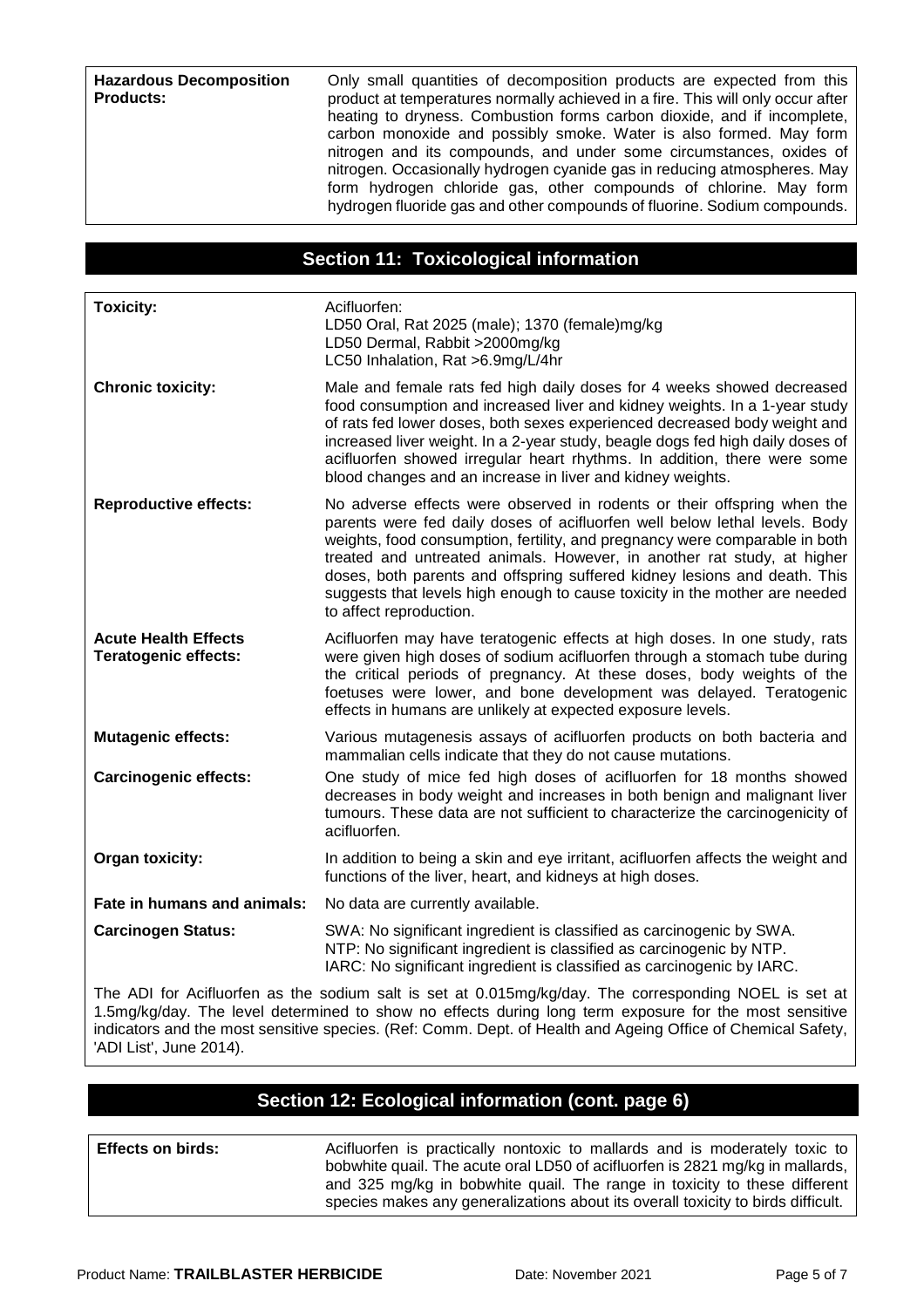|                                       | <b>Effects on aquatic organisms:</b> Acifluorfen is slightly toxic to fish. The LC50 values for the sodium salt are<br>31 g/L in bluegill and 54 mg/L in rainbow trout. It has a low toxicity to<br>crustaceans. The LC50 (96-hour) in fiddler crabs is greater than 1000 mg/L,<br>and is 150 mg/L in freshwater clams.                                                                                                                                                                                                                                   |
|---------------------------------------|-----------------------------------------------------------------------------------------------------------------------------------------------------------------------------------------------------------------------------------------------------------------------------------------------------------------------------------------------------------------------------------------------------------------------------------------------------------------------------------------------------------------------------------------------------------|
| <b>Effects on other organisms:</b>    | Acifluorfen is nontoxic to bees.                                                                                                                                                                                                                                                                                                                                                                                                                                                                                                                          |
| <b>Environmental Fate:</b>            |                                                                                                                                                                                                                                                                                                                                                                                                                                                                                                                                                           |
| Breakdown in soil and<br>groundwater: | Acifluorfen is moderately persistent in soils. In one study, acifluorfen applied<br>to a silt loam degraded with a half-life of 59 days. Microbial action accounts<br>for the majority of the compound's loss from soil. No leaching of the chemical<br>below 3 inches was observed.                                                                                                                                                                                                                                                                      |
| <b>Breakdown in water:</b>            | Acifluorfen is stable in water; no degradation was observed in laboratory<br>studies lasting up to 28 days. However, when it is exposed to sunlight, it<br>degrades quickly. The half-life under continuous light was 92 hours in water.<br>When it does degrade, the primary breakdown product tends to vaporize.                                                                                                                                                                                                                                        |
| <b>Breakdown in vegetation:</b>       | In susceptible plants, such as common cocklebur and ragweed, acifluorfen is<br>absorbed through the leaves and roots and is translocated only slightly. It<br>works by inhibiting a critical plant enzyme. In acifluorfen resistant plants like<br>soybeans, no acifluorfen movement from the treated leaves takes place<br>because plants break down acifluorfen into a nontoxic form. High relative<br>humidity favours herbicide penetration into the plant. High temperatures<br>before and after spraying tend to increase susceptibility and death. |

| <b>Section 13: Disposal considerations</b> |                                                                                                                                                                                                                                                                                                                                                                                                                                                                                                                                                                                                                                                                                                                                                                                                                                                                                                                                                                                                                                                                                           |  |
|--------------------------------------------|-------------------------------------------------------------------------------------------------------------------------------------------------------------------------------------------------------------------------------------------------------------------------------------------------------------------------------------------------------------------------------------------------------------------------------------------------------------------------------------------------------------------------------------------------------------------------------------------------------------------------------------------------------------------------------------------------------------------------------------------------------------------------------------------------------------------------------------------------------------------------------------------------------------------------------------------------------------------------------------------------------------------------------------------------------------------------------------------|--|
|                                            |                                                                                                                                                                                                                                                                                                                                                                                                                                                                                                                                                                                                                                                                                                                                                                                                                                                                                                                                                                                                                                                                                           |  |
| <b>Product Disposal:</b>                   | On site disposal of the concentrated product is not acceptable. Ideally, the<br>product should be used for its intended purpose. If there is a need to dispose<br>of the product, approach local authorities who hold periodic collections of<br>unwanted chemicals (ChemClear®).                                                                                                                                                                                                                                                                                                                                                                                                                                                                                                                                                                                                                                                                                                                                                                                                         |  |
| <b>Container Disposal:</b>                 | Do not use this container for any other purpose. Triple rinse containers; add<br>rinsate to the spray tank, then offer the container for recycling/reconditioning,<br>or puncture top, sides and bottom and dispose of in landfill in accordance<br>with local regulations. drumMUSTER is the national program for the<br>collection and recycling of empty, cleaned, non-returnable crop production<br>and on-farm animal health chemical containers. If the label on your container<br>carries the drumMUSTER symbol, triple rinse the container, ring your local<br>Council, and offer the container for collection in the program. If recycling,<br>replace cap and return clean containers to recycler or designated collection<br>point. If not recycling, puncture or shred and bury containers in local authority<br>landfill. If no landfill is available, bury the containers below 500mm in a<br>disposal pit specifically marked and set up for this purpose clear of<br>waterways, desirable vegetation and tree roots. Empty containers and<br>product should not be burnt. |  |

# **Section 14: Transport information**

| <b>General Transport</b><br>Information: | It is considered good practice not to transport agricultural chemical products<br>with food, food related materials and animal feed products.              |
|------------------------------------------|------------------------------------------------------------------------------------------------------------------------------------------------------------|
| Land:                                    | Considered non-dangerous for road and rail transport by the Australian Code<br>for the Transport of Dangerous Goods Road and Rail (August 2014 edition). I |
| Sea and Air:                             | Considered non-dangerous for transport by sea and air in accordance with<br>the IMDG Code 37-14.                                                           |

# **Section 15: Regulatory information**

| Standard for the Uniform Scheduling of Medicines and Poisons (SUSMP): Schedule 6 |                             |  |  |  |
|----------------------------------------------------------------------------------|-----------------------------|--|--|--|
| <b>Registration status: Registered</b>                                           | APVMA approval: 70359/63272 |  |  |  |